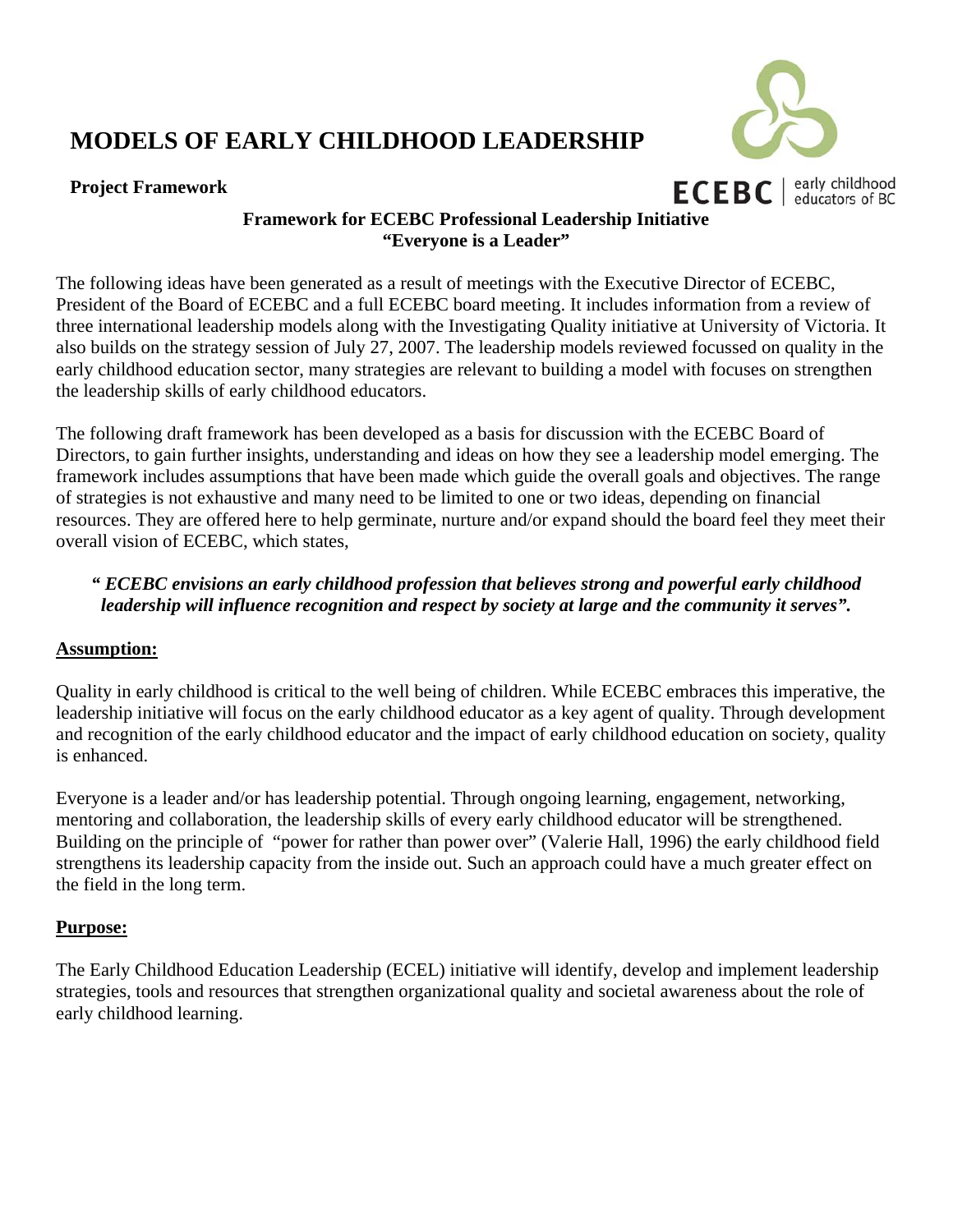

### **Project Framework**

### **Goals:**

- Tailor leadership provision to individual and local contexts and capitalize on the experience of those most likely to produce the best ideas within the early childhood sector, the people working in the early childhood sector.
- Enhance professional identity and elevated profile of early childhood educators in BC with a view to increase recruitment and retention.
- Create an inventory of leaders throughout the province in early childhood education.
- Increase awareness of the social, emotional and economic impacts of early childhood education in BC communities.
- Identify key challenges facing Early Childhood Educators and develop solutions locally with a view to influencing provincial and federal policy.
- Deliver innovative, culturally sensitive, multi-facetted, holistic, interactive and knowledge-based approaches to networking and empowering participants in the early learning sector, with a view to influencing all levels of government.
- Build models of leadership that encourage empowerment, understanding and that strengthen the role of the early childhood educator as individuals, within their branch and provincially.

### **Objectives:**

1. To gain insight from and make linkages with the Early Learning Framework and the Investigating Quality initiatives already under development in BC as it relates to leadership.

2. To increase public awareness of the critical role that early childhood leaders play in the provision of quality services for children and families through public education strategies and resources.

3. To establish Communities of Leadership Innovation in 10 difference geographic locations throughout BC including but not limited to Aboriginal, Rural, Isolated, Urban, and culturally diverse communities.

4. To examine and learn from the international body of research on key professional development issues as it relates to leadership.

5. To undertake participatory action research in partnership with skilled post secondary institution research associates to demonstrate effective and innovative practices and outcomes of the leadership initiatives.

6. To build leadership capacity at the ECEBC board, branch and membership levels.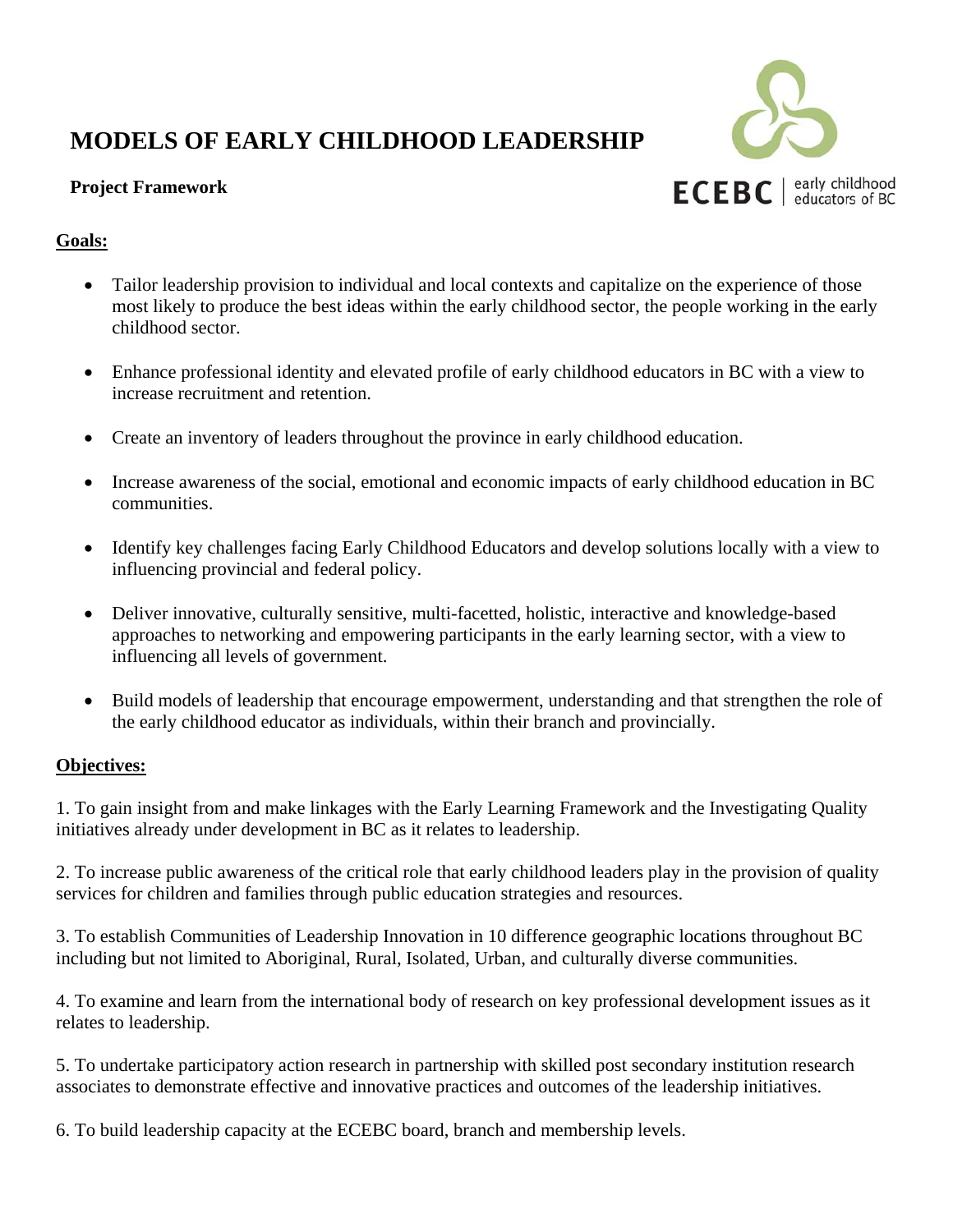



### **POSSIBLE STRATEGIES/IDEAS FOR FURTHER DEVELOPMENT**

### **Professional Leadership Institute**

• Retreat/institute opportunities throughout the year, partnered with a post secondary institution and other knowledgeable groups to build the knowledge based of leadership theory and practice. Curriculum could include, defining professional identity; research, policy, legislation frameworks, the value of childhood (international perspectives), advocacy (strategies and tools), assertiveness training, conflict resolution, public speaking, the economic impact of child care, marketing and communications, recording stories etc. Experts both nationally and in the early childhood field will be utilized to share their knowledge and experiences.

### **Mentor Programme**

• Designed to match qualified leaders with less qualified staff and communities that are facing challenging circumstances and who wish to elevate challenges/solutions locally, provincially and internationally. A programme designed to provide suitable candidates with the skills needed to help local communities by providing support and modeling of problem solving, constructive feedback, conflict resolution, marketing and resources, as needed. The mentor would help develop early childhood reflective and strategic skills to increase self-understanding and examine alternative routes to problem solving.

### **International Leadership Visits**:

Selected group of potential leaders are supported to participate in recognized international leadership initiatives nationally and internationally to build and share knowledge, skills and strategies. This component could provide funding and support to a limited number of individuals to participate in leadership initiatives in other countries with a view to skill and knowledge building. The individual would be expected to bring back skills and knowledge and provide training and femmentoring opportunities based on their learning.